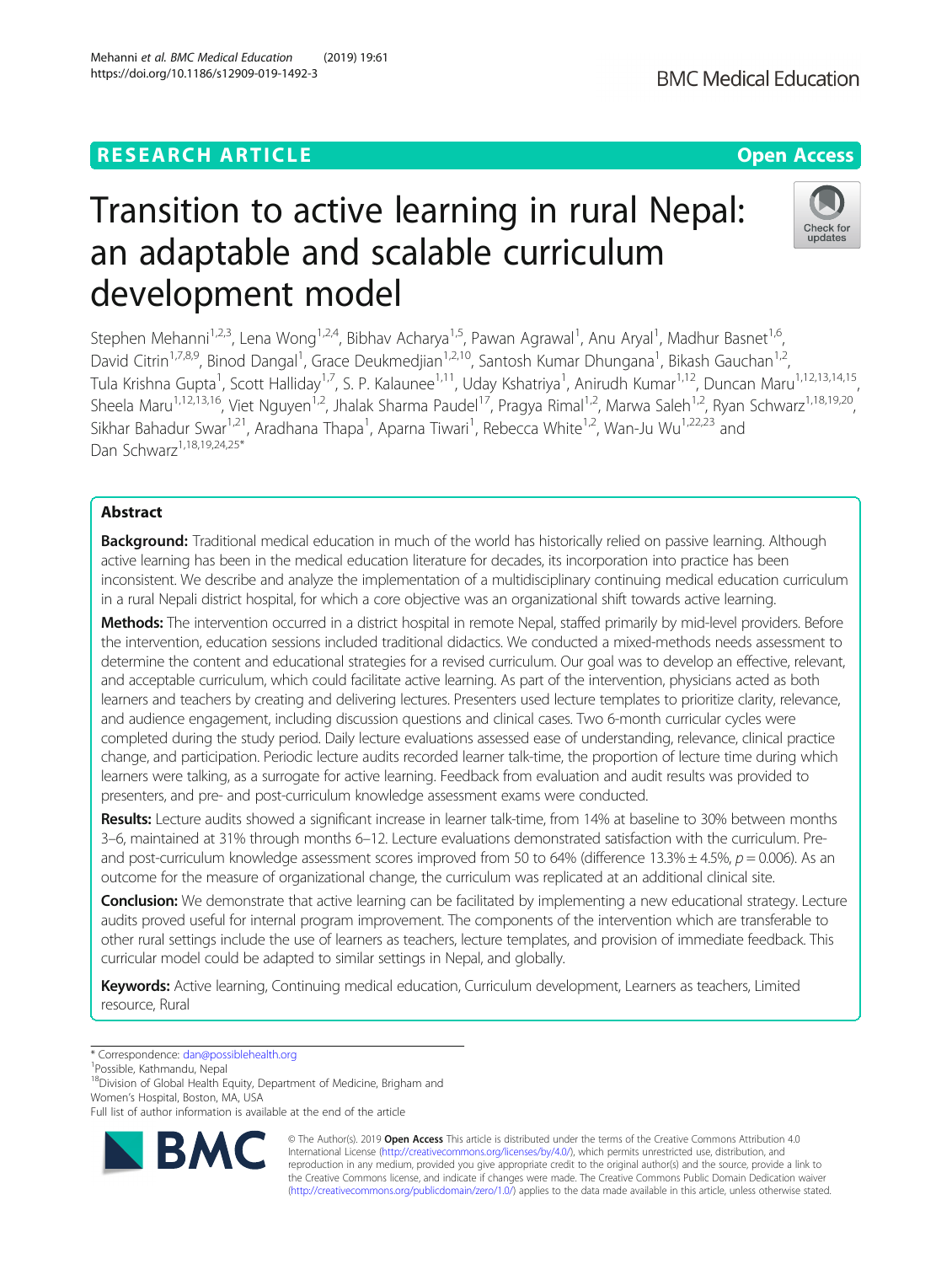## Background

Robust continuing medical education (CME) programs are common in academic and urban centers in high-income countries, though are often lacking in rural or limited resource settings. Continuing education is heralded as an evidence-based strategy for improving healthcare worker retention in rural areas [[1\]](#page-8-0). This is pertinent in low- and middle-income countries such as Nepal, which struggle with a healthcare worker shortage, especially in rural areas [[2\]](#page-8-0). Recent Nepali medical graduates have been hesitant to work in rural posts, in part due to a lack of professional development opportunities [[3,](#page-8-0) [4](#page-8-0)], and for junior clinicians, working in rural posts require additional training [\[5](#page-8-0), [6](#page-8-0)].

Academic medical institutions in high-income countries are experiencing a surge in medical education innovations. However, there is a paucity of medical education literature from low-income countries. Using a framework for classifying medical education research [[7\]](#page-8-0), published studies from low-income countries are often descriptive in nature [[8,](#page-8-0) [9](#page-8-0)], though several clarification studies exist [[10](#page-8-0), [11](#page-8-0)].

In the authors' experience, passive learning is often the default in Nepali medical education, with didactics, rote memorization, and fact-based, rather than student-centered learning. Deficits in medical education are magnified in rural Nepal, where healthcare worker shortages are common [\[2](#page-8-0)]. However, there is interest among both educators and learners in realizing a shift towards more effective methods of education.

Active learning has varying definitions, but its core elements include student activity and engagement [\[12\]](#page-8-0). We focus on active learning in our intervention for several reasons. There is robust evidence that active learning strategies improve educational outcomes with regards to knowledge retention, thinking and writing skills, conceptual understanding, and knowledge transfer [\[12](#page-8-0)–[15\]](#page-8-0). The evidence is especially robust in science, engineering, and mathematics [\[12](#page-8-0)–[14\]](#page-8-0). Feasible strategies exist for adapting traditional lectures, in which information is presented to students passively, towards active learning. These strategies can be adopted by medical faculty who are not familiar with active learning pedagogies [[16\]](#page-8-0). In addition, skill-based competencies, such as those required in the practice of medicine, can be effectively taught with learner participation [\[17](#page-8-0)].

A question that has not been addressed to our knowledge is the extent to which the implementation of active learning strategies can transform the learning climate in a limited resource setting. Despite the dominance of didactic lectures in Nepali medical education, evidence from other settings has shown that learning preferences can be molded over time through curricular change [\[18](#page-8-0)]. Teaching behavior in medical education has also been shown to be modifiable through strategies such as

experiential learning, feedback, and the fostering of effective relationships [[19](#page-8-0)]. In addition, strategies to facilitate active learning in a multidisciplinary CME curriculum could help to open communication flows between physicians, mid-level providers, and nurses. This is an important consideration, as many medical errors are associated with communication failures across power hierarchies [[20\]](#page-8-0). The question this study seeks to address is: can educational interventions within a curriculum development initiative facilitate a transition towards active learning in rural Nepal?

In this paper, we describe and analyze a multifaceted intervention to facilitate active learning, through the implementation of a multidisciplinary CME curriculum in a rural Nepali public sector healthcare facility. We explore the use and limitations of various conceptual models as they apply to this unique setting. We frame the active learning intervention around Ericsson's theory of expertise [\[21](#page-8-0), [22\]](#page-8-0). We describe the curriculum development using Kern's six-step model, including problem identification, needs assessment, goals and objectives, educational strategies, implementation, and evaluation and feedback [[17\]](#page-8-0). We use a modified version of Kirkpatrick's hierarchy of educational evidence to frame our evaluation [\[23](#page-8-0), [24\]](#page-8-0). We discuss potential applications of our experience in other limited resource settings.

## Methods

## Ethics and consent

Written and verbal consent was obtained in Nepali for healthcare workers participating in the program evaluation. The study protocol was approved by the Nepal Health Research Council, registration number 472/2017.

## Study setting

Bayalpata Hospital (BH) is a public-sector hospital in the remote district of Achham, Nepal. The hospital is managed in partnership with Nepal's Ministry of Health and Population by the nonprofit healthcare organization Possible. As of 2018, BH is staffed by ten community medical assistants (CMAs), 14 health assistants (HAs), and 26 nurses and auxiliary nurse midwives (ANMs). There are additionally seven staff physicians with Bachelor of Medicine, Bachelor of Surgery (MBBS) degrees, as well as three physicians who have completed a Doctor of Medicine, General Practitioner degree (MD-GP).

Professional training is 18 months of post-secondary medical education for ANMs and CMAs, and three years for HAs. Training for mid-level providers (HAs and CMAs) occurs primarily through didactic instruction of disease-specific guidelines for assessment and treatment, with a limited basic science foundation. Mid-level providers are tasked with diagnosing and treating a range of common medical conditions. Mid-level providers provide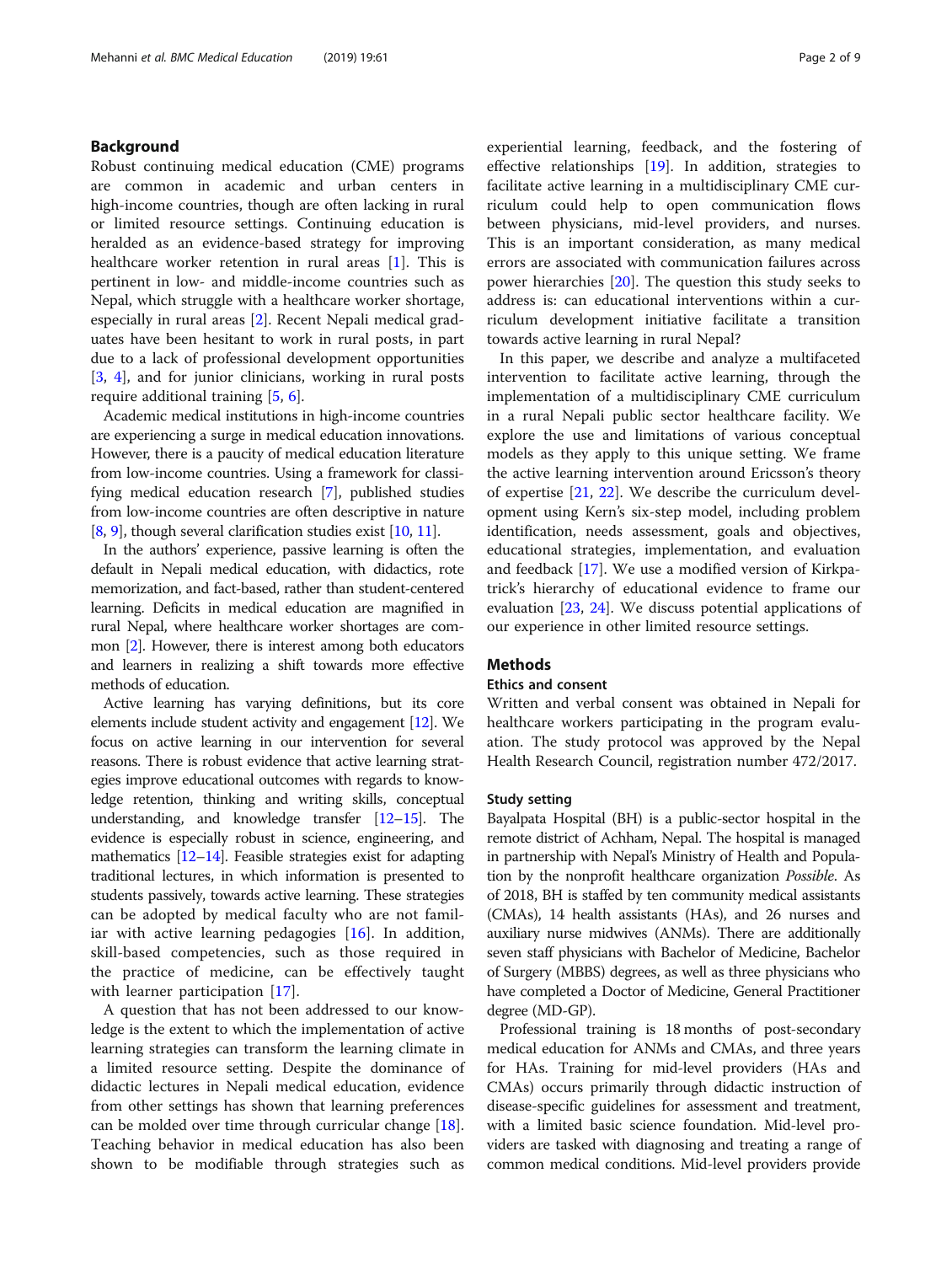direct patient care in outpatient clinics, emergency departments, and inpatient wards. In addition, they perform minor procedures, and have prescribing privileges. At BH, mid-level providers receive direct supervision from staff physicians via daily rounds in the inpatient and emergency departments. In the outpatient clinics, mid-level providers act more independently, with physician consultation upon request only. Among mid-level providers, there is wide variation in ability to diagnose and treat common medical and surgical conditions.

The hospital cares for approximately 100,000 patients annually. There is a high burden of infectious diseases at BH including tuberculosis, childhood pneumonia, diarrheal illness, and HIV. There is an increasing burden non-communicable diseases including chronic respiratory disease, heart failure, diabetes, hypertension, stroke, and mental illness.

#### Problem identification and general needs assessment

Prior to the intervention, CMAs, HAs, physicians, ANMs, and nurses all attended a joint CME session for 45 min each morning, six days per week. Four sessions weekly were dedicated to didactic lectures, one session for a case report, and one session for a morbidity & mortality conference [[25\]](#page-8-0). Lecture topics were decided on a weekly basis and assigned to staff physicians who had approximately two to three days to develop a lecture prior to presenting. The lecture topics were often quite broad. There was an expectation that lectures be targeted to mid-level providers, but with minimal guidance as to how to create a presentation that effectively achieved this goal. Thus, lectures often had information that was not relevant to the clinical setting and was not delivered or organized in such a way as to promote meaningful learning or retention. Lectures were delivered as traditional didactics, meaning a staff physician would deliver information compiled on a slide set, with minimal participation or discussion by learners.

The lecture topics had not previously been organized into a rational curriculum. An important exception is the implementation of a curriculum that focused on mental illness and was developed as part of a separate implementation research study [[6,](#page-8-0) [26](#page-8-0), [27\]](#page-8-0). Those education interventions were conducted every quarter and delivered by visiting psychiatrists. This paper focuses on the regular curricular interventions developed and delivered locally by on-site clinicians.

## Targeted needs assessment

A mixed-methods needs assessment, loosely based on a previously published approach [\[28\]](#page-8-0), was conducted between February and June of 2016. The needs assessment was done to inform the design of the curriculum intervention and included brief healthcare worker surveys developed for this study, direct observation, and analysis of the local disease burden. Healthcare workers indicated the following as positive factors for their learning: discussions, clinical cases, questions, compulsory attendance, and testing. Additionally, they noted they would prefer information on national guidelines and common complaints. A lecture review showed deficiencies in topics relevant to the local setting. Based on direct observation, and informal quizzes conducted during CME time, medical leadership determined that providers had difficulty with diagnosis and management of chronic non-communicable diseases and psychiatric conditions. Finally, we reviewed Nepal health statistics from the Nepal Ministry of Health and Population and the World Health Organization, in addition to the most common diagnoses at BH, in order to develop an outline for a cohesive curriculum (Additional file [1](#page-7-0)).

## Goals and objectives

Our goal was to develop an effective, relevant, and acceptable curriculum, targeted to mid-level providers, with content created and delivered by Nepali physicians, in order to improve clinical care and catalyze a transformation towards active learning. This goal was directly informed by the targeted needs assessment, as described above. Objectives included: 1) improving clinical knowledge, as measured by an increase in score on a multiple-choice knowledge-assessment exam; 2) achieving acceptability and satisfaction for learners, as measured by lecture evaluation results; 3) achieving impact for the regional medical education system, as determined by the decision of whether to expand the curriculum to an additional clinical site; and 4) increasing learner participation, as measured by learner talk-time during didactics.

## Educational strategies

Our intervention focused on the didactic component of the curriculum. CME course content was structured to focus on the diseases and problems that represented the largest burdens for our patient population, and the largest knowledge deficits for our learners. The content was organized into system blocks (e.g. orthopedic, pulmonary, cardiovascular), with lecture topics organized by problem (e.g. "Approach to dyspnea" and "Diabetes in the clinic"). We created detailed and structured PowerPoint templates according to evidence on lecture effectiveness and cognitive load theory [\[29](#page-8-0)–[31\]](#page-8-0), to focus on clarity, visibility, relevance, simplicity, and audience engagement. Templates guided presenters to focus on common diagnoses and problems, and towards use of educational objectives, clinical cases, discussion questions, visual learning aids, repetition, and key learning points (Additional files [2](#page-7-0) and [3\)](#page-7-0). In this way, concepts of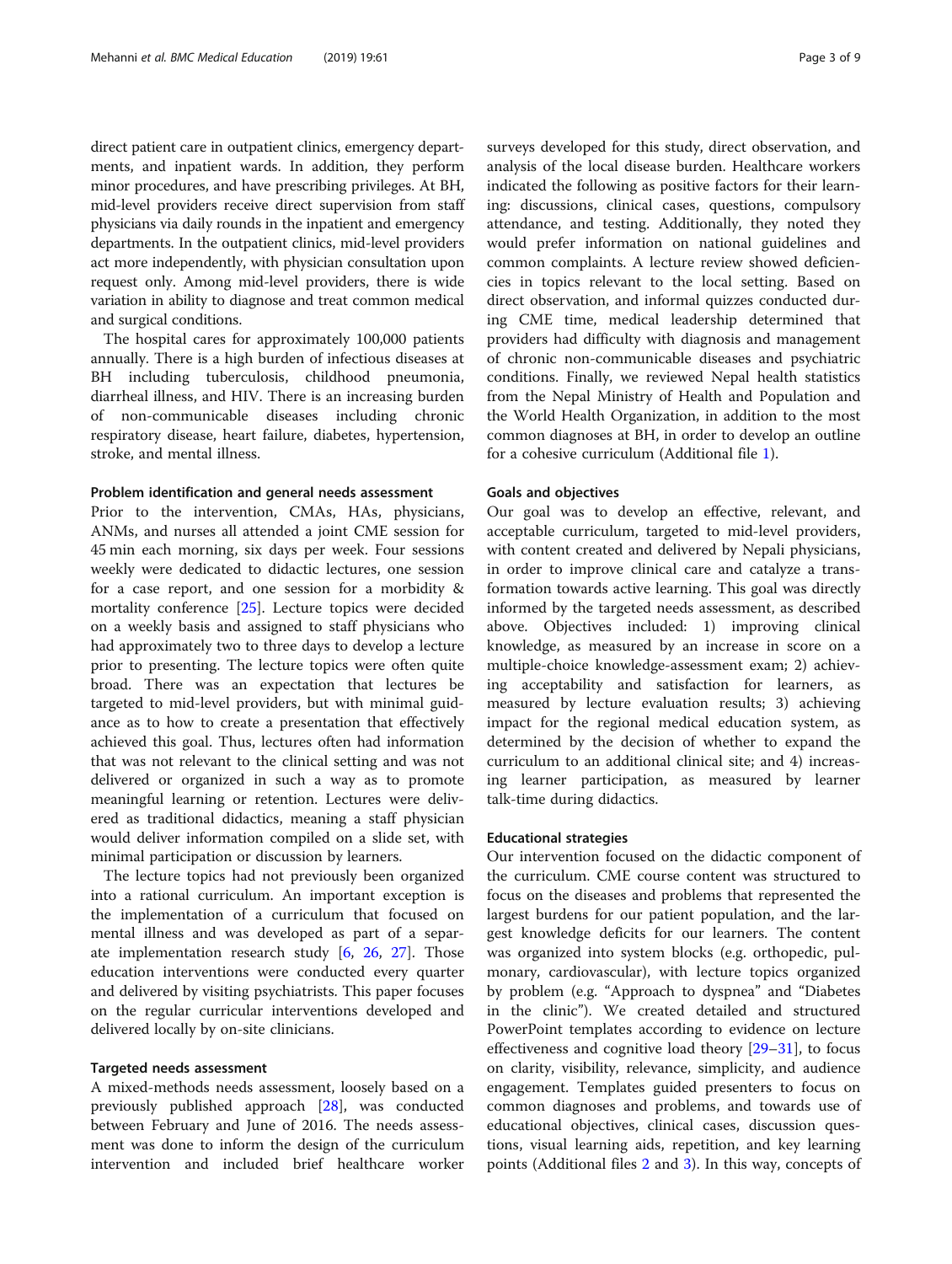active learning and case-based learning could be incorporated into the lectures  $[16]$  $[16]$ . The presenters were encouraged to focus their content to the median level of training, or the mid-level provider. However, they were encouraged to include relevant material in each didactic to maintain engagement for learners at other levels. Templates encouraged lecturers to use images when possible and to avoid PowerPoint slides with greater than 33 words. This is attendant to cognitive load theory, which holds that when an individual's attention is divided between spoken and written words, learning is less effective [[29](#page-8-0)–[31](#page-8-0)].

Staff physicians, who normally attended CME as learners, also served as teachers in this model. Physicians developed and delivered course content in Nepali, based on templates on a rotating basis. Individual staff physicians delivered approximately one to two lectures monthly. In this way, deep learning occurred for the individual who prepared and delivered the lecture, and practical knowledge could be obtained by other participants.

## Implementation

Support from the hospital's leadership team was in place prior to implementation. There was protected time each morning for CME, with mandatory attendance. The Medical Director and the Director of Medical Education at BH, in conjunction with university-based clinicians working with Possible, oversaw the curriculum development, including its course structure and framework.

A CME session was scheduled to communicate the rationale, goals, and objectives of the new curriculum, and to deliver a pre-curriculum knowledge assessment exam. An additional introductory CME session introduced learners and clinicians to the concept of active learning.

Clinicians with backgrounds in medical education generated templates for a six-month rotating curriculum, which was chosen to account for average medical staff turnover. The templates were distributed to staff physicians on a rolling basis, approximately one to two weeks prior to their delivering a lecture. Staff physicians would then generate lecture content based on the template, and deliver the lectures during scheduled didactic time. To describe the assumptions and rationale underlying the curriculum intervention, we shared a Theory of Change map (Additional file [4\)](#page-7-0) with the hospital team.

To allow for further refinement during the next curricular cycle, all finalized lectures were stored in a repository. Future program expansion could include implementation of the curriculum at another clinical site managed by Possible. During the study period, two 6-month curricular cycles were completed.

## Evaluation and feedback

Based on Kirkpatrick's hierarchy, which has been adapted to medical education [[23](#page-8-0), [24](#page-8-0)], this evaluation design included direct or indirect measurements of learner participation, attitudes and perceptions, knowledge acquisition, behavior changes, and organizational changes (Table 1). Changes to patient outcomes were not measured. While we acknowledge Kirkpatrick's framework has been criticized for its reliance on implicit assumptions [[32](#page-8-0)], we felt it was appropriate for this study because of the relatively simple instructional design and short-term endpoints.

We developed an English-language multiple-choice knowledge assessment exam. Nepali medical leadership and U.S. physicians developed one to two multiple-choice questions from each lecture. Questions were based on key points and learning objectives from lectures. All questions were pooled, reviewed, and edited by medical team leadership via an online project management system, to ensure best practices were used [\[33](#page-8-0)]. From the total pool of questions, 33 were selected for the exam, to ensure participants would have time to complete the exam during a standard 45-min CME session. Questions were intentionally drawn from all blocks of the curriculum. The exam was administered to mid-level providers and physicians only, prior to and following the first curricular cycle. Exam results were stratified by level of training, to allow for internal program evaluation. In this way we could assess the extent to which exam scores changed for physicians vs mid-level providers, to determine whether we were achieving our goal of targeting the curriculum to mid-level providers. After ensuring results were normally distributed, a two-sample t-test was conducted to determine significance between differences in exam scores. All

Table 1 Components of the curriculum evaluation, organized by Kirkpatrick's hierarchy

| Kirkpatrick's Hierarchy                       | Evaluation Tool           | <b>Educational Objective</b>                           |
|-----------------------------------------------|---------------------------|--------------------------------------------------------|
| Healthcare outcomes or organizational changes | Curricular expansion      | Expansion of curriculum to an additional clinical site |
| Behavior changes                              | Lecture evaluation        | Self-reported change in clinical practice patterns     |
| Knowledge acquisition                         | Knowledge assessment exam | Improvement in score from pre- to post-curriculum      |
| Attitudes and perceptions                     | Lecture evaluation        | Self-reported ease of understanding and relevance      |
| Participation                                 | Lecture audit             | Increase in learner talk-time during lectures          |
|                                               | Lecture evaluation        | Self-reported participation during lectures            |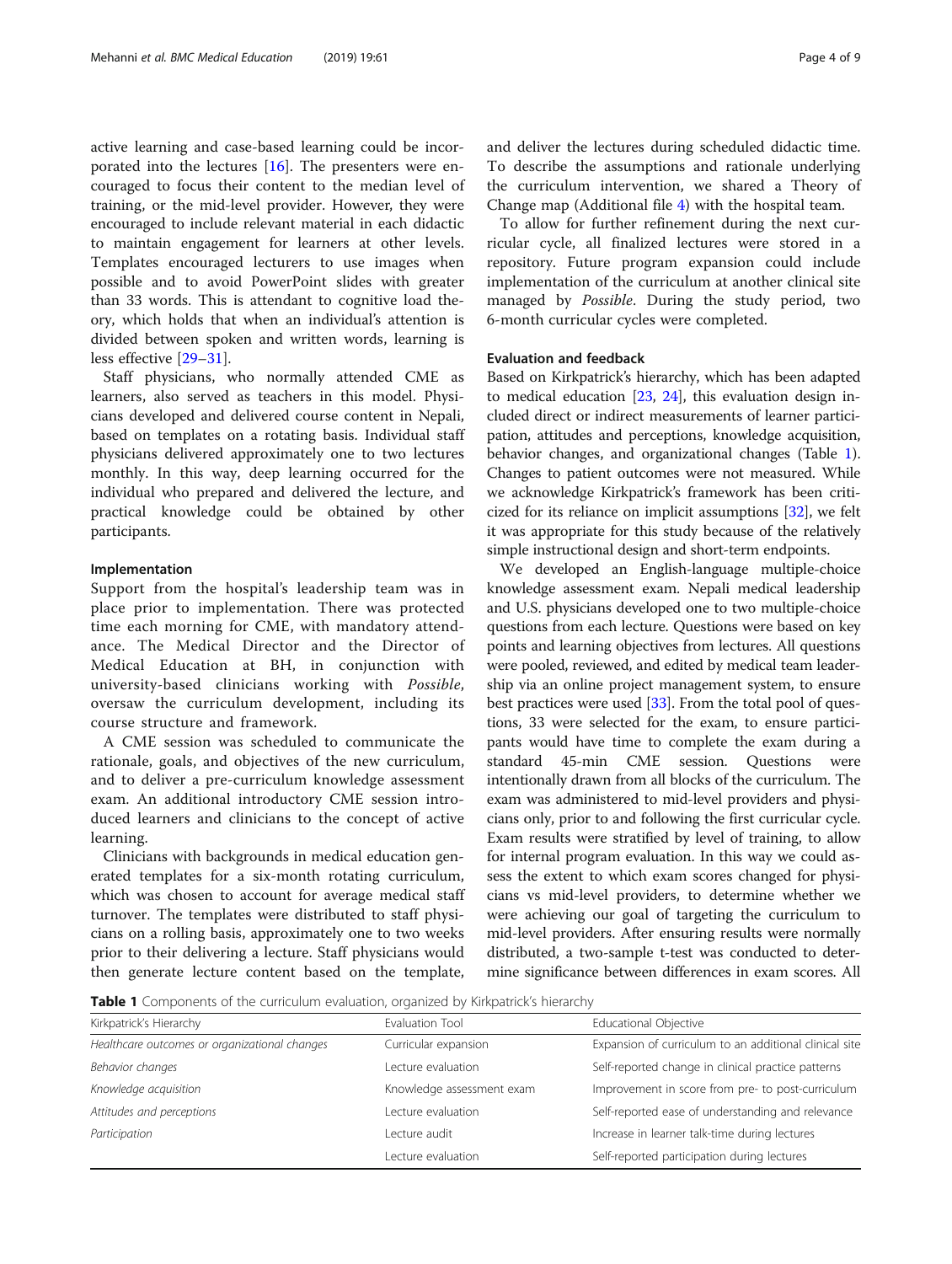statistical analyses were performed using Stata software, version 13 (StataCorp LLC).

Paper-based, anonymous lecture evaluations were completed by learners daily in Nepali, immediately following each lecture (Additional file [5](#page-7-0)). Two questions focused on whether the lecture was easy to understand, and whether it was relevant to their work. These questions utilized a 4-point Likert scale. Two questions, inquiring whether the learner could identify a clinical practice change, and whether they participated during the lecture, elicited 'yes' or 'no' responses. Evaluations intentionally contained self-regulating questions, encouraging trainees to reflect on the learning process and its translation to clinical care. This was done to harness the survey effect, which posits that these types of questions can prime subjects to modify their attitudes and priorities, which in turn can enhance training effectiveness and improve learning [\[34](#page-8-0)–[36](#page-8-0)].

Additionally, lecture audits were performed in real-time using convenience sampling of lectures by one of two clinicians (SM and LW). Auditors observed lectures in real-time, using a stopwatch to record the total lecture time, as well as the learner talk-time. Audits were performed discreetly, and participants were not aware which lectures were being audited. Definitions for talk-time were agreed upon by auditors in advance. Learner talk-time was measured as the proportion of time in which learners were speaking (asking a question, responding to a question, or participating in discussion), or in which the presenter awaited a response to a question. This metric was used as a proxy for the incorporation of active learning strategies into lectures. Student-to-teacher talk-time ratios have been correlated previously with lecture effectiveness, high performing classes, and increased learner satisfaction [[37](#page-8-0)–[40\]](#page-8-0).

Presenters received immediate feedback on their educational strategies from one of two clinicians (SM and LW). In addition, results from lecture evaluations and audits were fed back to presenters on the same day. This strategy was based on Ericcson's theory of expertise, which posits that immediate feedback is a core component of behavior change and expertise development [[21\]](#page-8-0). It also aligns with instructional strategies which have been shown to be effective, including opportunities for practice and feedback, and reinforcement techniques [[41\]](#page-8-0). Aggregated results from knowledge assessment exams were shared with healthcare workers. Curricular feedback received from lecture evaluations was incorporated into iterative curricular design. For example, based on early feedback from participants, review sessions with clinical questions were held at the end of each system block.

## Results

To determine if learner talk-time increased over the course of the intervention, selected lectures were audited, and classified into four groups: pre-curriculum  $(n = 7)$ , 1st half of curricular cycle 1 (months  $0-3$ ;  $n = 12$ ), 2nd half of curricular cycle 1 (months 3–6;  $n = 20$ ), and curricular cycle 2 (months  $6-12$ ;  $n = 10$ ). Learner talk-time increased from a pre-curriculum baseline of 14, to 30% at the second half of the curricular cycle 1. This improvement was sustained through curricular cycle 2 (Fig. [1](#page-5-0)). After determining the data were normally distributed, we conducted a one-way ANOVA, which demonstrated the difference in talk-time to be statistically significant between groups ( $F(3,45)$  4.07,  $p = .012$ ).

Lecture evaluation scores were high for the duration of the curriculum (Fig. [2\)](#page-5-0). There was a slight improvement in evaluation scores after the first two months, with scores later plateauing. Pre-curriculum lecture evaluations are not available for comparison. There was a slight drop in evaluations received over time, with an average of 26.2 evaluations per lecture for months 1–2, compared to 22.1 evaluations per lecture for months 5– 6. We are not able to calculate the more meaningful evaluation response rates, as we do not have reliable denominator data for the total number of staff in attendance at each lecture. This number depended on leave time and other variables.

Pre- and post-curriculum knowledge assessment scores improved from 50 to 64%. A two-sample t-test demonstrated the difference in exam scores to be significant  $(13.3\% \pm 4.5\%, p = 0.006)$ . This difference remained significant when restricted to mid-level providers  $(8.7% \pm 4.1%$ ,  $p = 0.047$ ). Of 34 total mid-level providers and physicians on staff, 18 completed the pre-curriculum exam, and 17 completed the post-curriculum exam. Providers who did not complete the exams were either on leave, or on duty during the examination time.

As an outcome for the measure of organizational change, the curriculum was replicated at an additional clinical site managed by Possible and the Ministry of Health and Population: Charikot Primary Health Center in Dolakha District, Nepal.

## **Discussion**

Here we describe a multicomponent curricular intervention in rural Nepal, with one objective being a transition towards active learning. As mentioned, a targeted needs assessment informed our objectives and strategies, and indicated learner openness to active learning strategies such as questions, discussions, and clinical cases. We attempted to harness simple strategies such as immediate feedback and the survey effect to increase active learning during lectures, as measured by learner talk-time.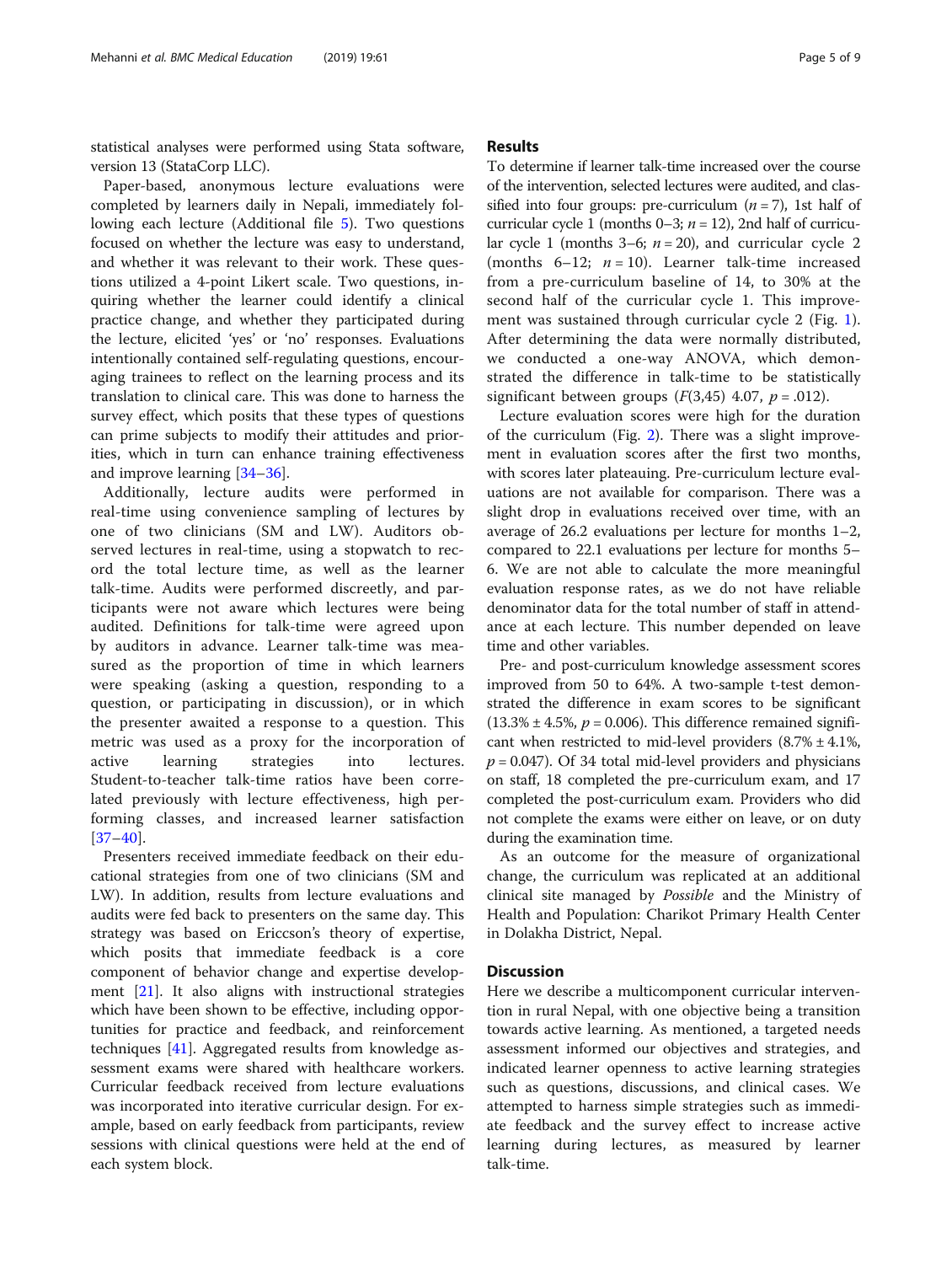<span id="page-5-0"></span>

## Lessons learned

Our results broadly support the premise that a curriculum developed using educational theories can facilitate increased learner participation. We know from prior research that curricula themselves can mold students' learning preferences [\[18\]](#page-8-0). A key finding from our intervention includes the acceptability and feasibility of a transition towards active learning. Ericsson's theory of expertise provides insights into how the behavior

change, for both the learners and teachers, was accomplished. For teachers, standardized PowerPoint templates made the incorporation of clinical cases, discussions, and audience questions the default option. Teachers received same-day, one on one feedback through lecture audit results, lecture evaluation results, and verbal discussion. Teachers also received implicit feedback during lectures, that learners were willing and able to participate. The ability to transform teaching behavior is

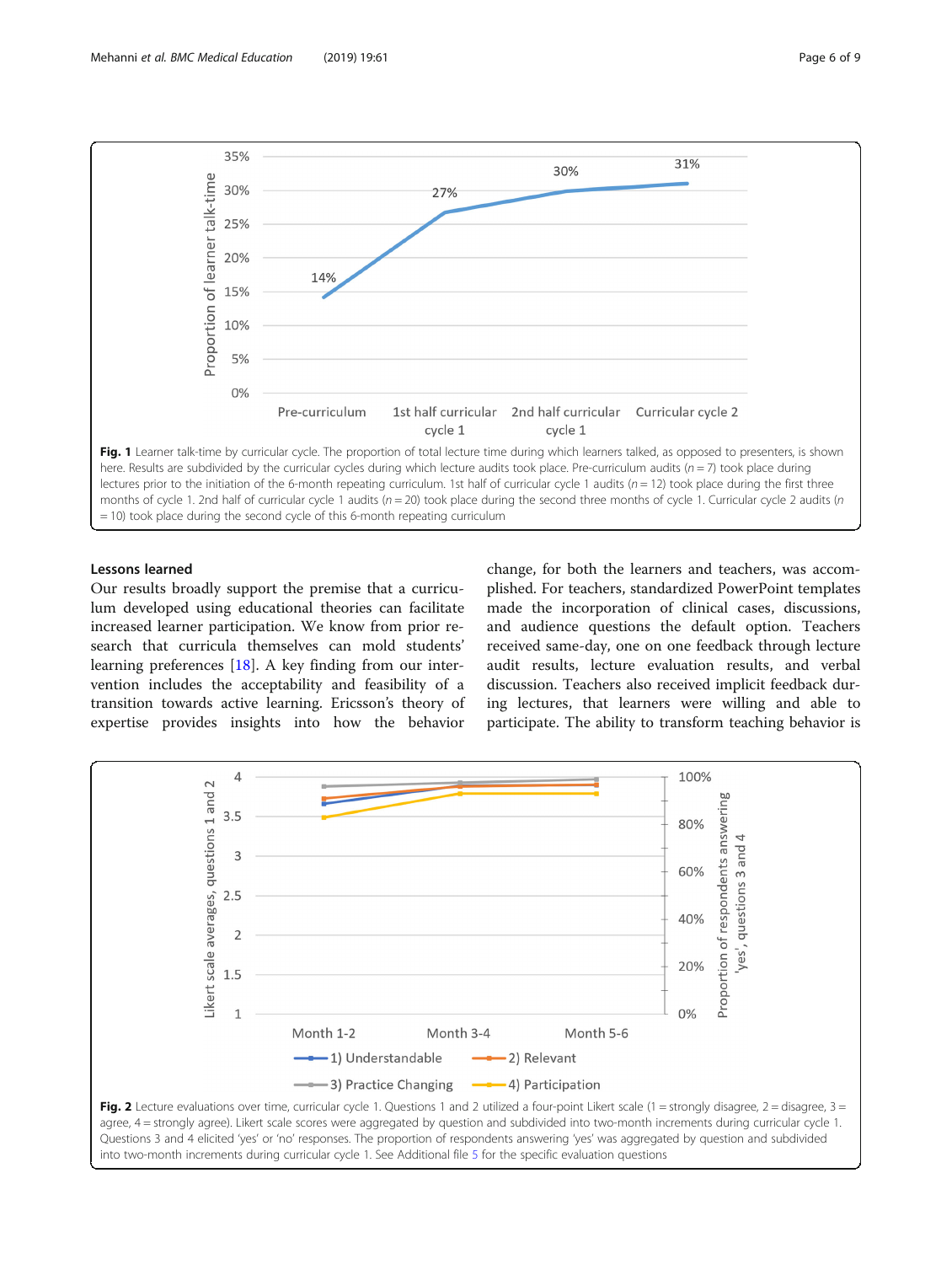in line with the education literature, which suggests educational interventions can lead to changes in teaching behavior, as reported by participants and detected by students [[19\]](#page-8-0). Through the incorporation of lecture audits into our evaluation, we demonstrated change in teacher and learner behavior during an education intervention, sustained over time. Lecture audits are unlikely to be necessary in the maintenance or scaling phase of a curriculum, but rather can be useful for developing or refining the intervention.

As mentioned previously, during our targeted needs assessment, learners indicated they would prefer additional questions, discussions, and cases to be incorporated into lectures. However, it can be intimidating for mid-level providers or nurses to speak in a traditionally hierarchical medical system. Through the lecture evaluation, learners were primed to realize that their participation was valued and expected. Indeed, both self-reported participation, and the proportion of time learners were participating in discussions increased over the course of the curriculum. Facilitating dialogue between physicians, nurses, and mid-level providers may have other effects, such as reducing medical errors in traditionally hierarchical systems [\[20](#page-8-0)]. While unmeasured in this study, it is plausible that this curricular intervention led to positive effects on inter-team communication.

Learners were successfully tasked with teaching roles, to allow current and future Nepali medical educators to gain comfort with active learning techniques, which could help with the sustainability of change. While additional effort was required to facilitate active learning, follow-up results during the second curricular cycle suggest these changes can be sustained over time. Additionally, a large amount of curricular content could be generated in a short period of time through the use of lecture templates, because learners could then be tasked with creating lecture content.

## Limitations

Limitations of our study include weaknesses with the data generating processes. For example, surveys seek to measure an individual's subjective preferences or feelings, but they are inherently subject to responder bias and survey fatigue. Our lecture evaluations initially showed slight improvements, but then plateaued. Initial improvements in evaluation scores could be explained by presenters modifying the content and style of presentations based on regular feedback from academic clinicians, and lecture evaluation results. Though survey fatigue, in which participants begin to feel ambivalence towards surveys with increasing use, may have played an additional role in the eventual high scores [[42,](#page-8-0) [43](#page-8-0)]. The decreased number of evaluations received per lecture over time also suggest survey fatigue may have contributed. Though we cannot be certain of this conclusion without evaluation response rates. In this study, the surveys were designed to augment curricular effectiveness by harnessing the survey effect, though we are not able to measure whether this attempt was successful.

There were significant improvements in knowledge assessment exam scores from pre- to post-curriculum, but this improvement does not automatically translate to improved clinical outcomes or behavior change, neither of which were directly measured. It is worth noting the exam was not standardized, and for convenience, every question was given equal weight during scoring. Due to limitations in data availability during the curriculum evaluation stage, two-sample t-tests were used rather than paired t-tests. This allowed us to compare exam scores at the aggregate, but not the individual level. The pre- and post-curriculum exams were administered six months apart, but were identical, which may have affected the score improvements noted. Additionally, we did not have a control arm to determine how the new curriculum might have compared with an alternate curriculum. Furthermore, it is not possible to infer which components of the curriculum were effective based on exam results.

There is some theoretical and experimental evidence to suggest increased learner talk-time is associated with improved educational outcomes, and with active learning [[37](#page-8-0)–[40](#page-8-0)]. However, the use of learner talk-time in the lecture audit is only a crude surrogate for active learning. Lecture audits were performed by nonblinded coauthors SM and LW, rather than independent observers, and thus were subject to measurement bias. This was mitigated through pre-specified definitions of what constituted talk-time.

An additional limitation to this study is transferability. The study was designed to determine if the core components of the intervention are feasible and sustainable within a single setting, and to offer insights from its implementation and evaluation. Its core components are adaptable and likely feasible in similar settings in Nepal and globally, but further research will need to be done to verify transferability. Critical differences in learning culture exist across settings, and context-specific curricular modifications would be necessary if reproduced in other settings.

## Conclusions

We have designed and implemented a medical education intervention to transition towards active learning at a rural hospital in Nepal. This study shows this intervention is feasible and acceptable when embedded within a larger curriculum development initiative. Key lessons include harnessing learners as teachers, in conjunction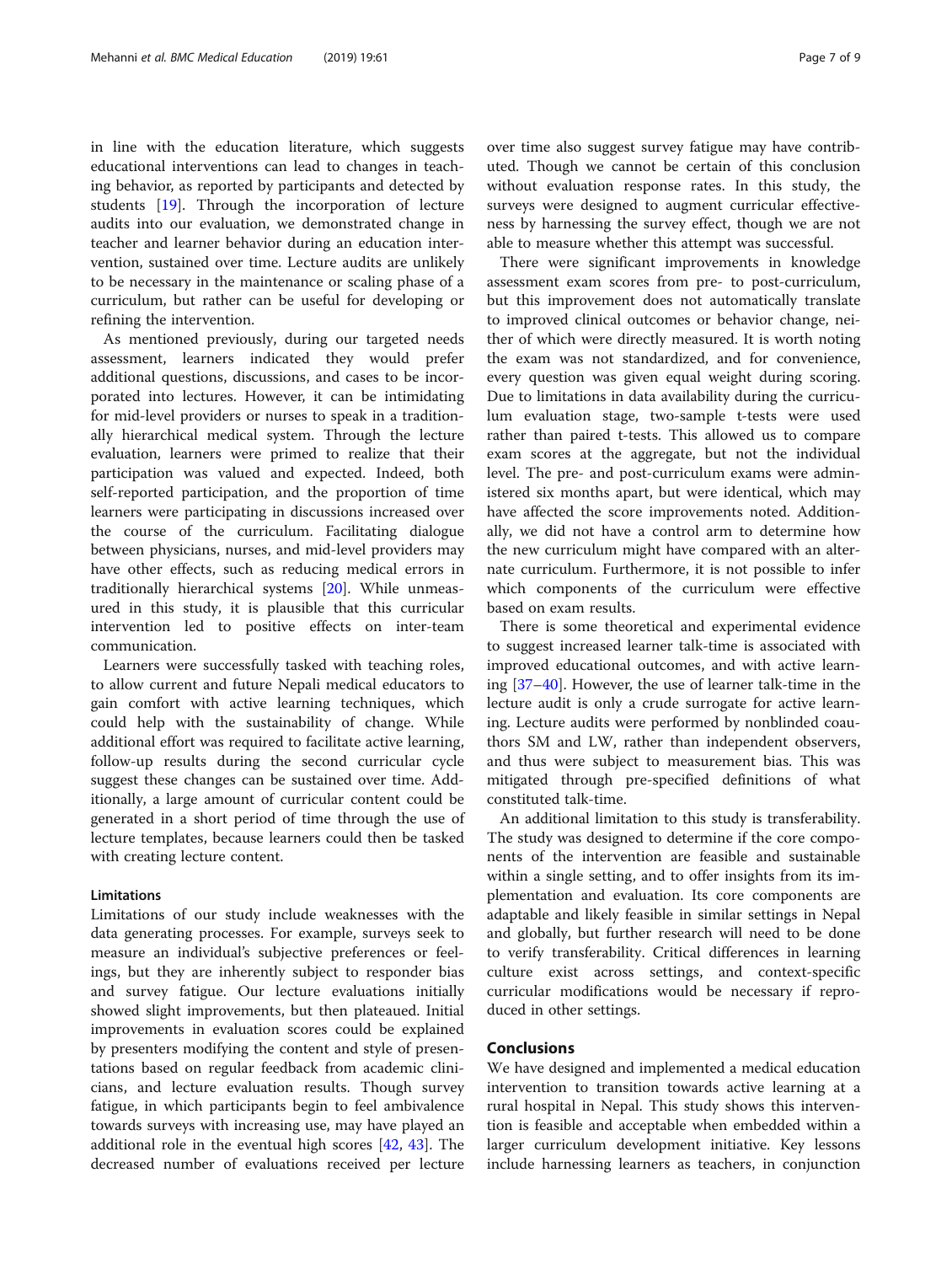## <span id="page-7-0"></span>Additional files

[Additional file 1:](https://doi.org/10.1186/s12909-019-1492-3) Curriculum outline, organized by system. (PDF 208 kb) [Additional file 2:](https://doi.org/10.1186/s12909-019-1492-3) Master PowerPoint template, used to generate topicspecific templates. (PPTX 419 kb)

[Additional file 3:](https://doi.org/10.1186/s12909-019-1492-3) Sample topic-specific PowerPoint template: "Approach to Heart Failure". (PPTX 548 kb)

[Additional file 4:](https://doi.org/10.1186/s12909-019-1492-3) Theory of Change map for curriculum improvement. (PDF 171 kb)

[Additional file 5:](https://doi.org/10.1186/s12909-019-1492-3) Lecture evaluation, in English and Nepali. (PDF 156 kb)

#### Abbreviations

ANM: Auxiliary Nurse Midwife; BH: Bayalpata Hospital; CMA: Community Medical Assistant; CME: Continuing Medical Education; HA: Health Assistant; MBBS: Bachelor of Medicine, Bachelor of Surgery; MD-GP: Doctor of Medicine, General Practitioner

#### Acknowledgments

We would like to express our appreciation to the HEAL Initiative for strengthening bidirectional learning exchanges in pursuit of training healthcare professionals. We also wish to acknowledge the collective efforts of all Possible and Nepal Ministry of Health and Population team members who have contributed to the visioning, refinement, and support of building our curriculum.

#### Funding

The authors received no direct funding in support of this manuscript.

## Availability of data and materials

All data generated and analyzed during this study are available from the corresponding author on reasonable request.

#### Authors' contributions

Developed initial curriculum concept and study design: SMehanni, LW, SD, BG, DS. Contributed to refining curriculum: SMehanni, LW, BA, PA, AA, MB, DC, BD, GD, SD, BG, TG, SH, SK, UK, AK, DM, SMaru, VN, JP, PR, MS, RS, SS, AThapa, ATiwari, RW, WW, DS. Evaluated curriculum: SMehanni, LW, SD, BG, DS. Contributed to writing the manuscript: SMehanni, BA, DC, AK, SK, SMaru, RS, DS. ICMJE criteria for authorship met: SMehanni, LW, BA, PA, AA, MB, DC, BD, GD, SD, BG, TG, SH, SK, UK, AK, DM, SMaru, VN, JP, PR, MS, RS, SS, AThapa, ATiwari, RW, WW, DS. All authors read and approved the final manuscript.

## Ethics approval and consent to participate

Approval was obtained from the Nepal Health Research Council (472/2017). Written and verbal consent was obtained in Nepali for healthcare workers participating in the program evaluation.

#### Consent for publication

This manuscript contains no individual person's data in any form.

#### Competing interests

PA, AA, DC, BD, SD, BG, TG, SH, SK, UK, PR, AThapa, and ATiwari are employed by and SMehanni, LW, BA, MB, GD, AK, DM, SMaru, VN, MS, RS, SS, RW, WW, and DS work in partnership with a nonprofit healthcare company (Possible) that delivers free healthcare in rural Nepal using funds from the Government of Nepal and other public, philanthropic, and private foundation sources. SMehanni, LW, BA, GD, VN, MS, and RW were employed at a public university (University of California, San Francisco). SMehanni, LW, GD, BG, VN, PR, MS, and RW are fellows with a bidirectional fellowship program (HEAL Initiative) that is affiliated with a public university (University of California, San Francisco) that receives funding from public, philanthropic,

and private foundation sources. SMehanni works in partnership with a public medical center (Gallup Indian Medical Center) that is managed using public sector funding through the Indian Health Services. LW is employed by a medical center (Tuba City Regional Health Care) that is managed using public sector funding through the Indian Health Services. MB is a faculty member at a private university (B.P. Koirala Institute of Health Sciences). DC is a faculty member at, and DC and SH are employed part-time at a public university (University of Washington). SK is a student at a private university (Eastern University). GD is employed part-time at a public medical center (Natividad Medical Center). AK is a medical student, and DM and SMaru are faculty members at a private university (Icahn School of Medicine at Mount Sinai). DM is a non-voting member on Possible's Board of Directors, a position for which he receives no compensation. SS is an employee of the Government of Nepal (National Health Training Centre). RS and DS are employed at an academic medical center (Brigham and Women's Hospital) that receives public sector research funding, as well as revenue through private sector feefor-service medical transactions and private foundation grants. RS and DS are faculty member at a private university (Harvard Medical School). RS is employed at an academic medical center (Massachusetts General Hospital) that receives public sector research funding, as well as revenue through private sector fee-for-service medical transactions and private foundation grants. WW is employed at an academic medical center (Boston Medical Center) that receives public sector research funding, as well as revenue through private sector fee-for-service medical transactions and private foundation grants. WW is employed at a private university (Boston University School of Medicine). DS is employed at an academic medical center (Beth Israel Deaconess Medical Center) that receives public sector research funding, as well as revenue through private sector fee-for-service medical transactions and private foundation grants. DS is affiliated with a research center (Ariadne Labs) that is jointly supported by an academic medical center (Brigham and Women's Hospital) and a private university (Harvard T.H. Chan School of Public Health) via public sector research funding and private philanthropy. All authors have read and understood BMC Medical Education's policy on declaration of interests, and declare that we have no competing financial interests. The authors do, however, believe strongly that healthcare is a public good, not a private commodity.

## Publisher's Note

Springer Nature remains neutral with regard to jurisdictional claims in published maps and institutional affiliations.

#### Author details

<sup>1</sup> Possible, Kathmandu, Nepal. <sup>2</sup> Health Equity Action Leadership Initiative University of California, San Francisco, San Francisco, CA, USA. <sup>3</sup>Gallup Indian Medical Center, Gallup, NM, USA. <sup>4</sup>Tuba City Regional Health Care, Tuba City AZ, USA. <sup>5</sup>Department of Psychiatry, University of California San Francisco, San Francisco, CA, USA. <sup>6</sup>Department of Psychiatry, B.P. Koirala Institute of Health Sciences, Dharan, Nepal. <sup>7</sup>Henry M. Jackson School of International Studies, University of Washington, Seattle, WA, USA. <sup>8</sup>Department of Global Health, University of Washington, Seattle, WA, USA. <sup>9</sup>Department of Anthropology, University of Washington, Seattle, WA, USA. <sup>10</sup>Department of Pediatrics, Natividad Medical Center, Salinas, CA, USA. <sup>11</sup>College of Business and Leadership, Eastern University, St. Davids, PA, USA. <sup>12</sup>Arnhold Institute for Global Health, Icahn School of Medicine at Mount Sinai, New York, NY, USA. <sup>13</sup>Department of Health Systems Design and Global Health, Icahn School of Medicine at Mount Sinai, New York, NY, USA. <sup>14</sup>Department of Pediatrics, Icahn School of Medicine at Mount Sinai, New York, NY, USA. <sup>15</sup>Department of Internal Medicine, Icahn School of Medicine at Mount Sinai, New York, NY, USA. <sup>16</sup>Department of Obstetrics and Gynecology, Icahn School of Medicine at Mount Sinai, New York, NY, USA. <sup>17</sup>National Health Training Center, Department of Health Services, Ministry of Health and Population, Kathmandu, Nepal. <sup>18</sup>Division of Global Health Equity, Department of Medicine, Brigham and Women's Hospital, Boston, MA, USA. <sup>19</sup>Department of Medicine, Harvard Medical School, Boston, MA, USA. 20Division of General Internal Medicine, Department of Medicine, Massachusetts General Hospital, Boston, MA, USA. <sup>21</sup> Department of Psychiatry, Kathmandu Medical College, Kathmandu, Nepal. <sup>22</sup>Department of Obstetrics and Gynecology, Boston Medical Center, Boston, MA, USA. 23Department of Obstetrics and Gynecology, Boston University School of Medicine, Boston, MA, USA. <sup>24</sup>Department of Medicine, Beth Israel Deaconess Medical Center, Boston,